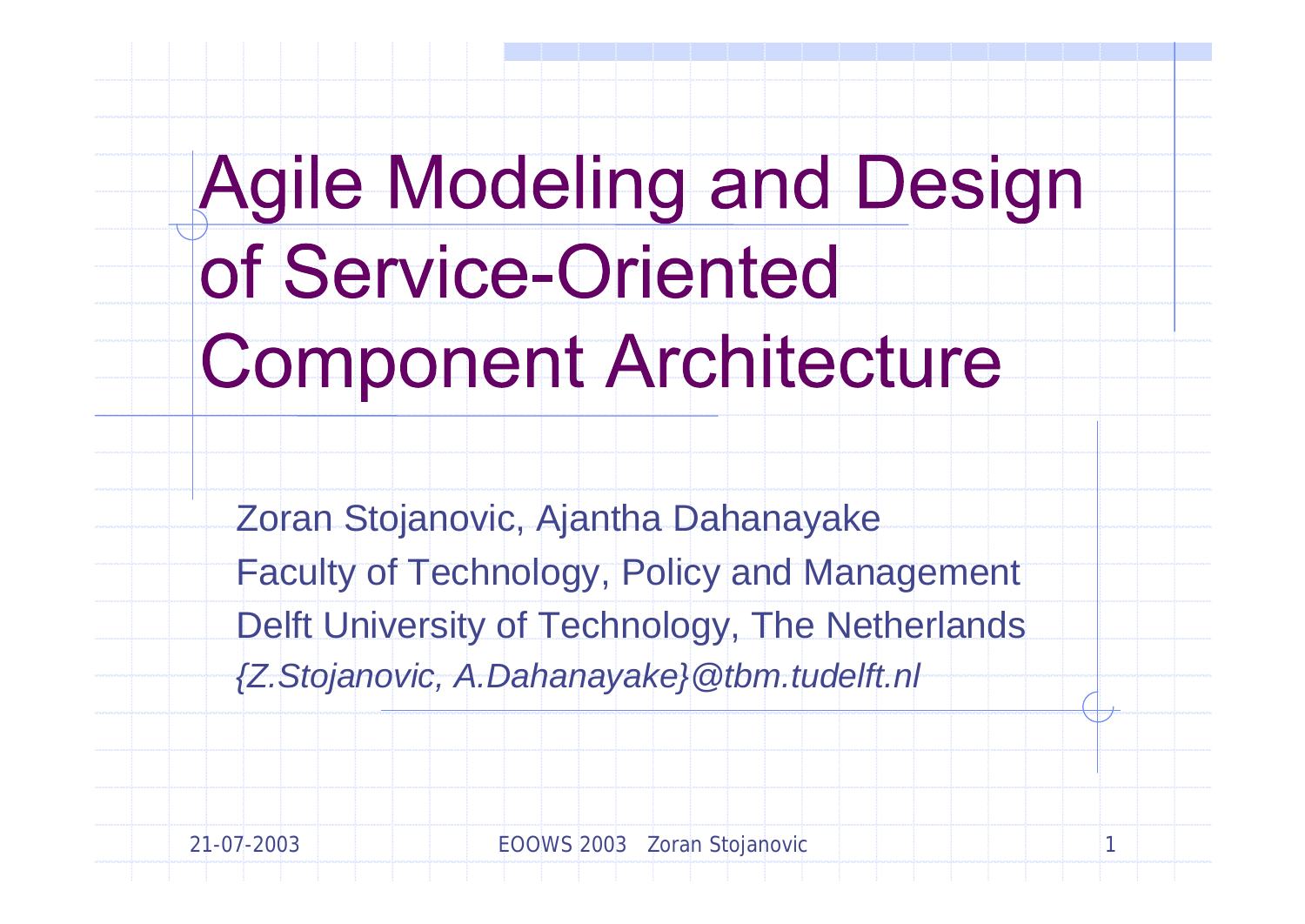#### **Related Developments**

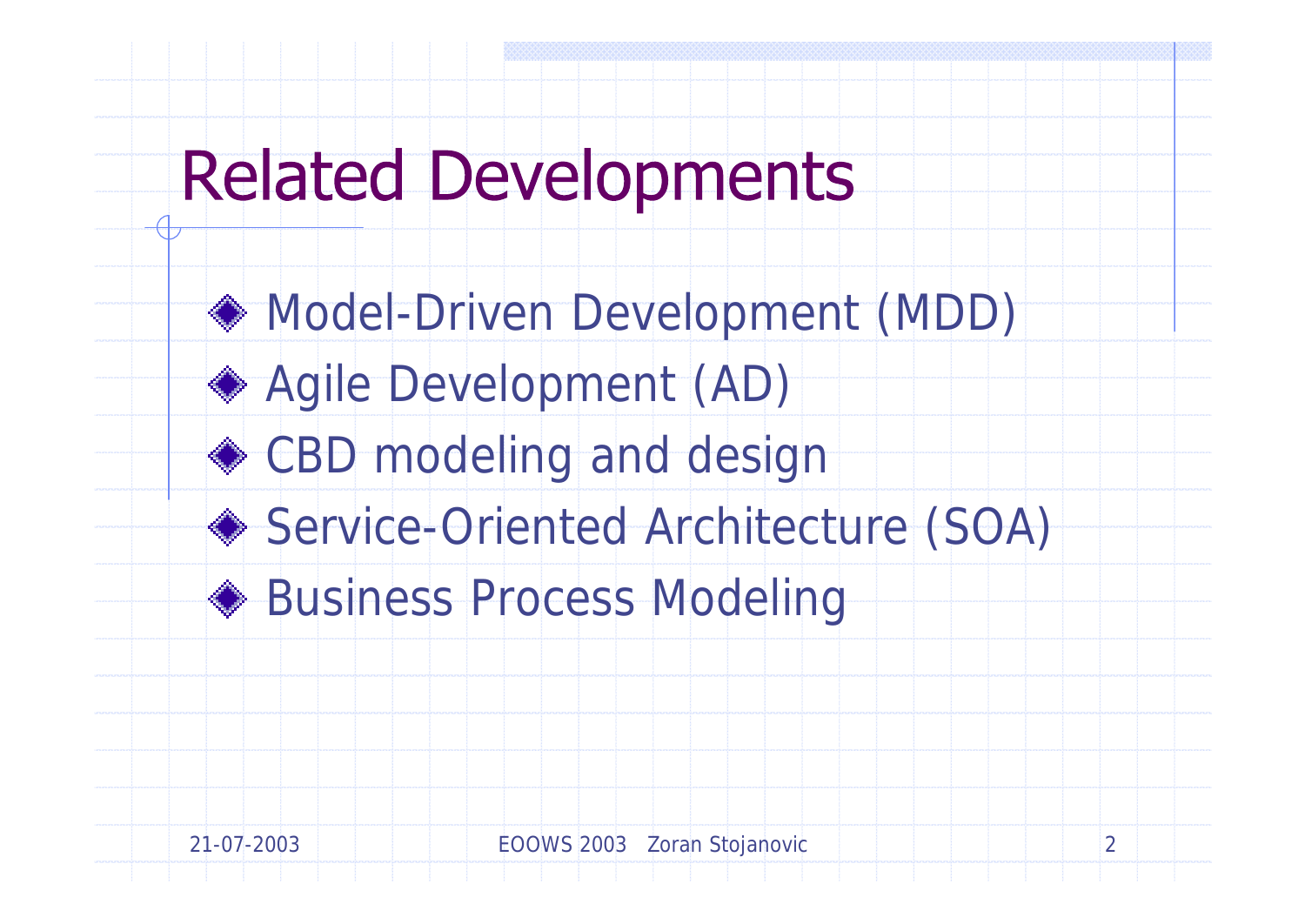## **Technologies and Standards**

CORBA Components, Enterprise Java Beans, Microsoft COM+/.NET XML, SOAP, WSDL, UDDI, WSCL, BPEL4WS ◆ Besides technology we need a methodology For complex solutions we need a modeling and design approach ◆ Designing a Service-Oriented Architecture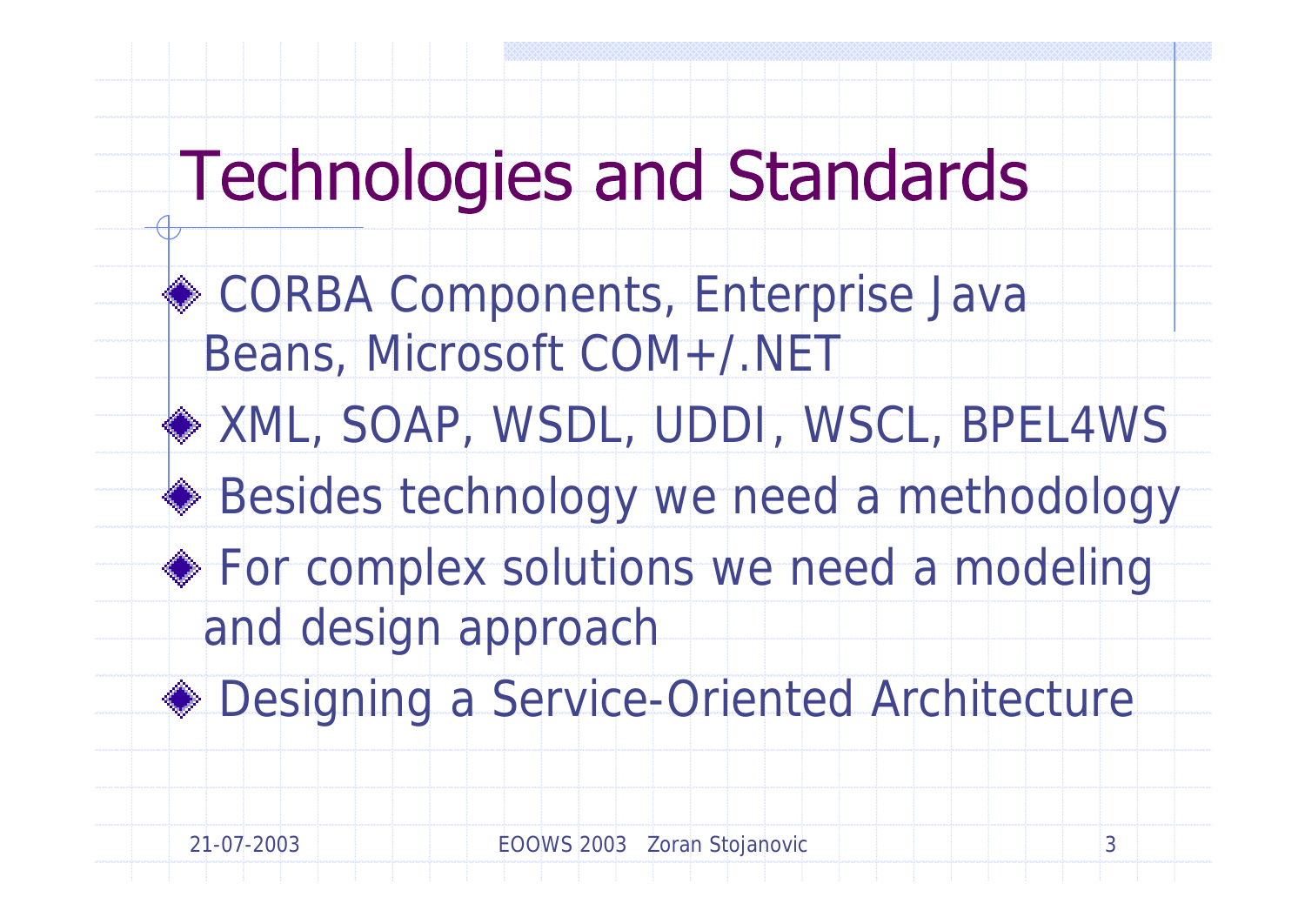## **Foundation for Service Modeling**

- ◆ Component and Objects
- Unified Modeling Language (UML)
- ◆ Component-based methods
- ◆ Components first as implementation artifacts
- ◆ Components as underlying entities
- ◆ Interface-based design, design by contract
- ◆ Action semantics is needed
- ◆ Possible improvements in UML 2.0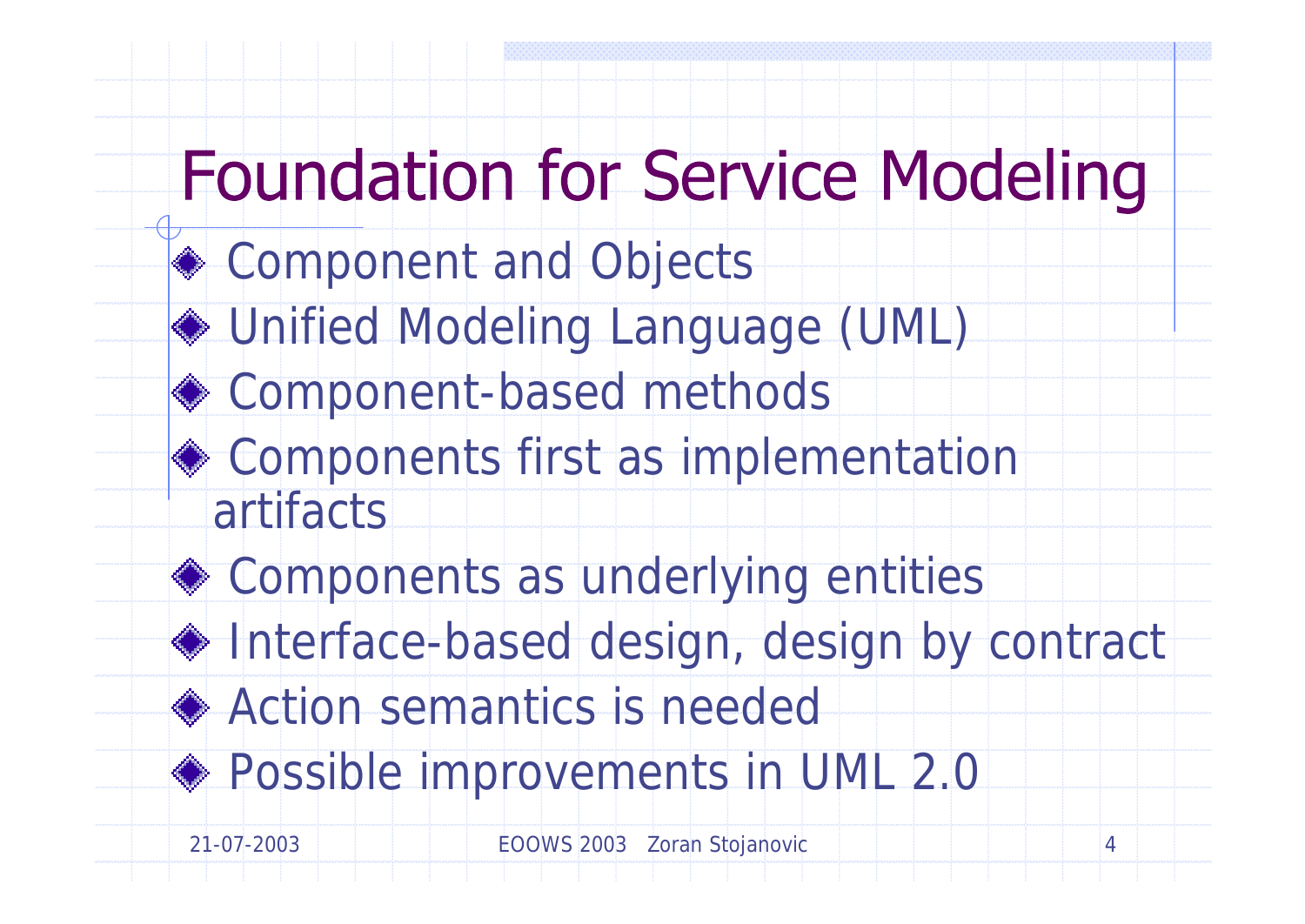# **Basic Component Concepts**

- ◆ WHAT and not HOW (black-box functionality).
- **EXECUTER**, business level granularity
- ◆ Platform-independent interfaces
- Higher abstraction than objects/classes.
- ◆ Contract, Context and Content.
- ◆ Common ground for business and IT.
- **◆ Communication between stakeholders in** terms of services and components.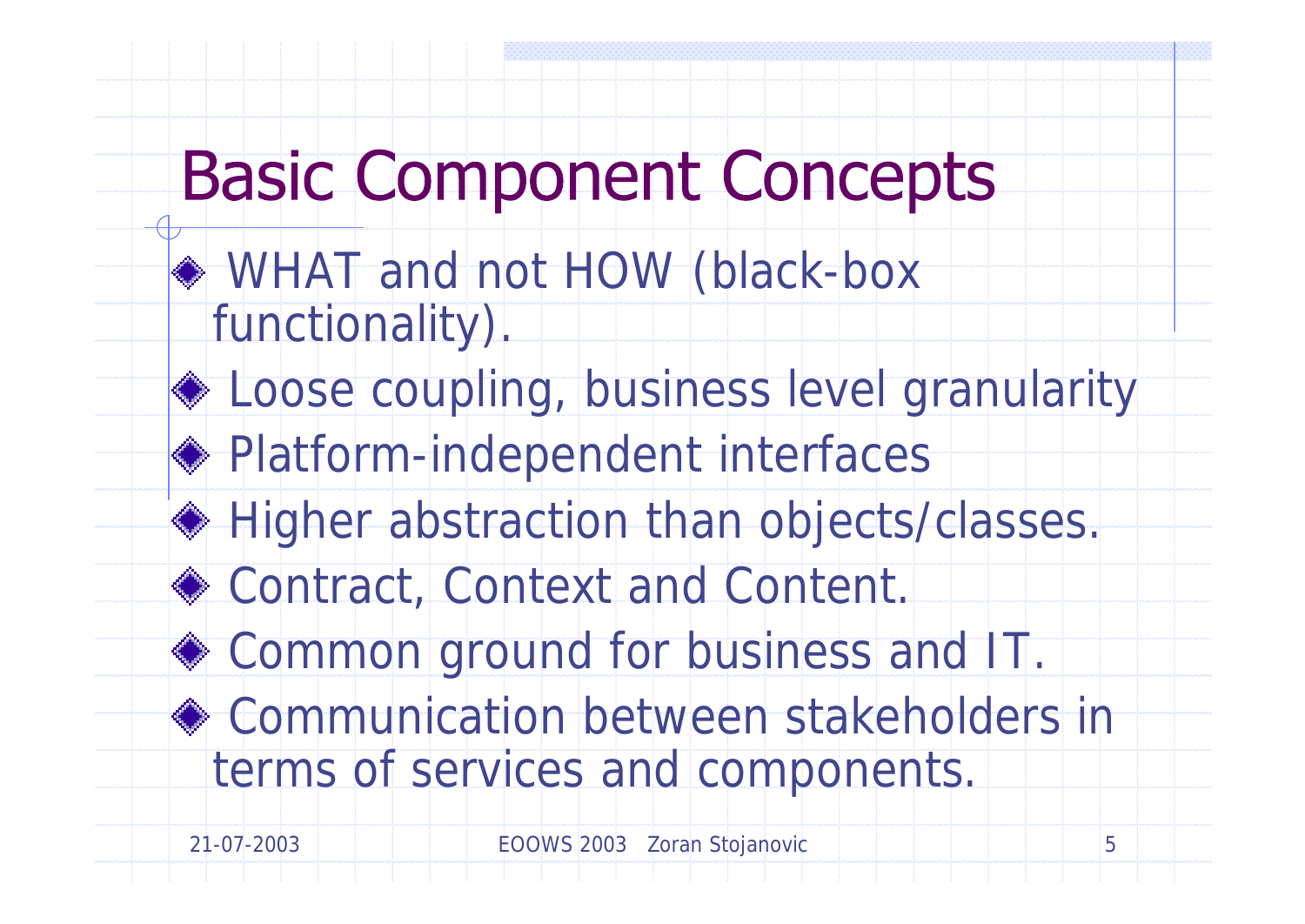## **Contract (Interface) Concepts**

- Identity (Name, Purpose, Goal)
- Behavior (operations (events) provided and required, coordination among them, pre- and post-conditions).
- $\triangle$ Information (data types used by operations as parameters; invariants).
- Context-aware configuration parameters.
- Non-functional (quality) parameters.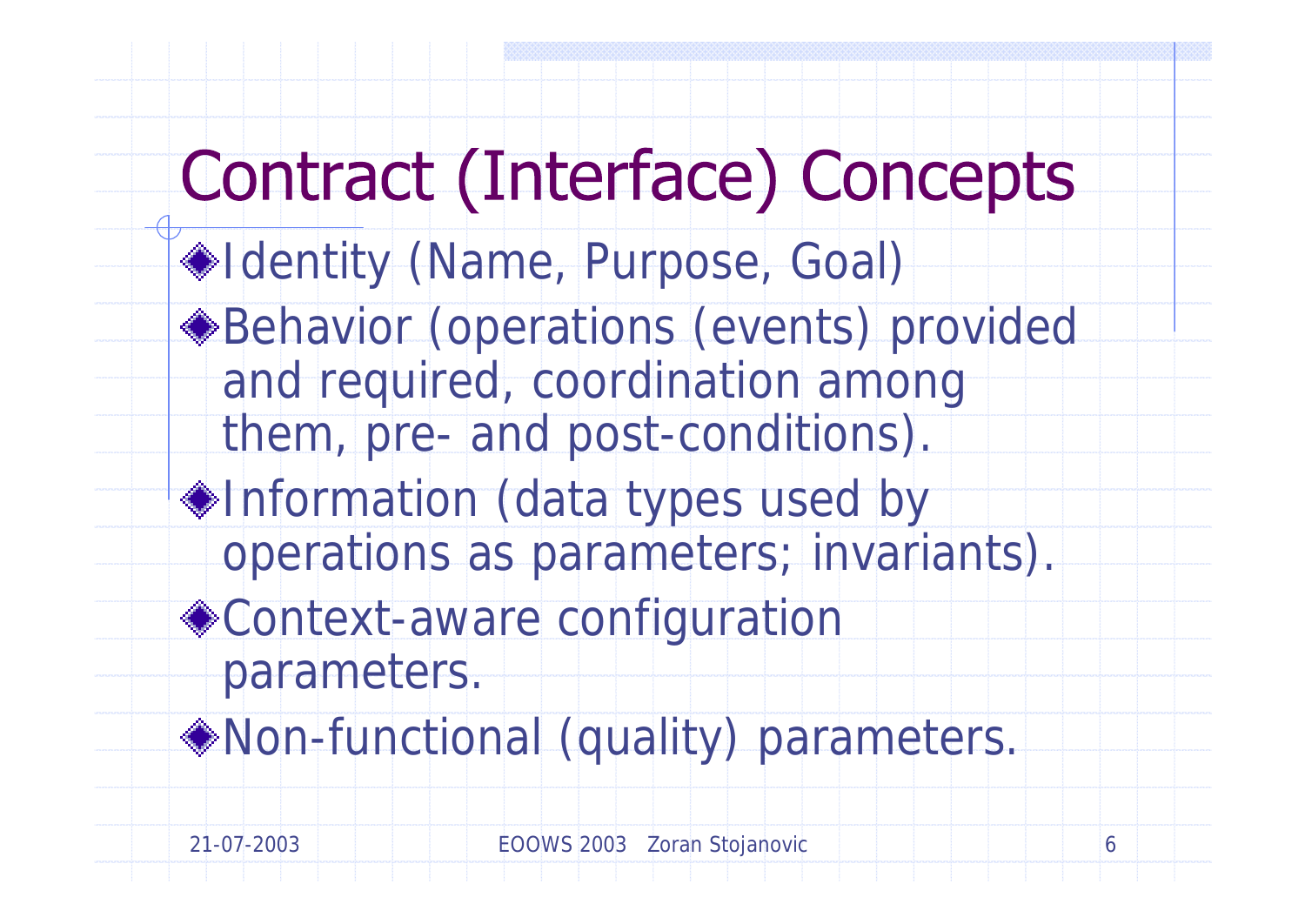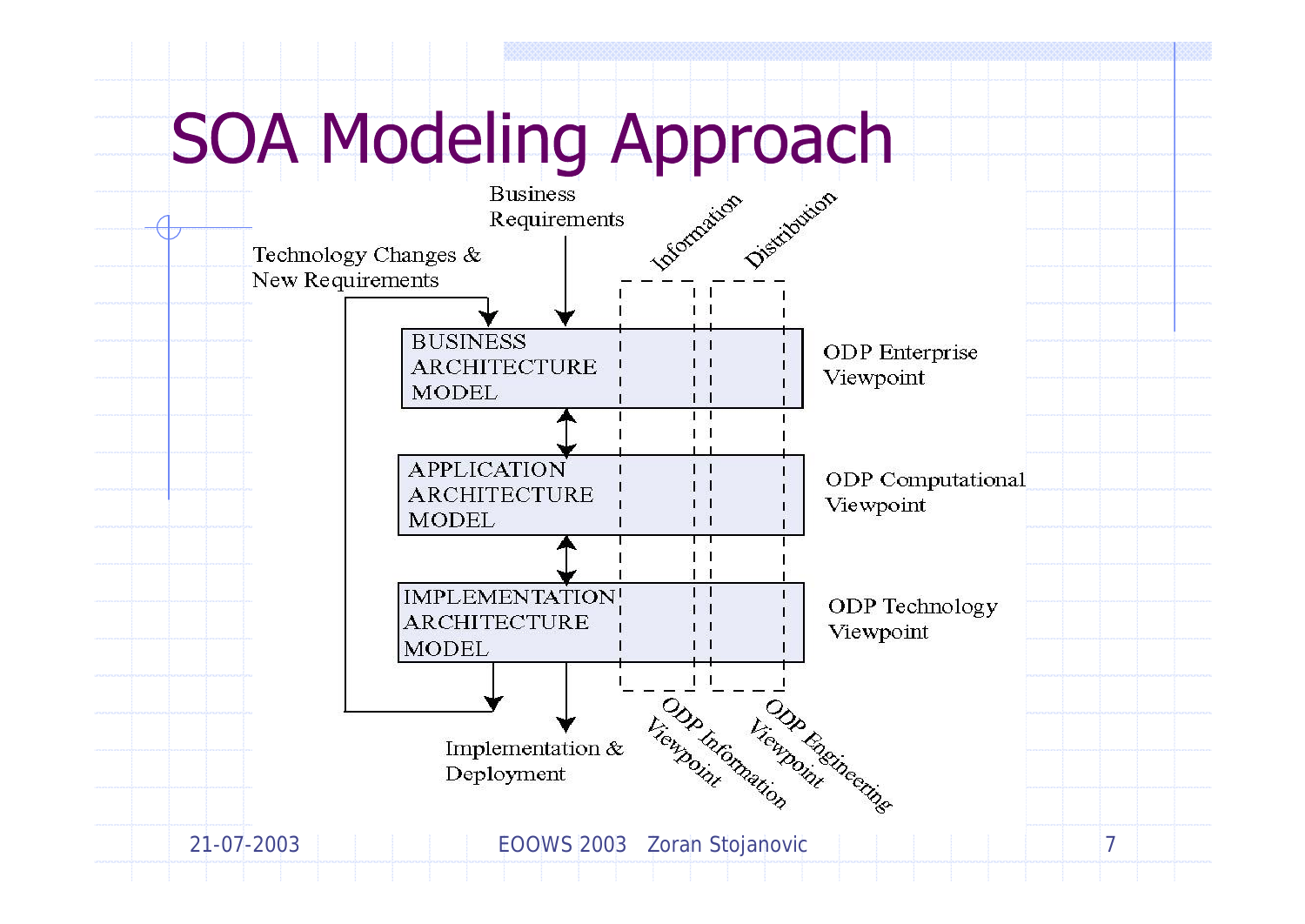#### **Business Architecture Model**

- Business Service Component
- ◆ Use case diagram, Activity diagram, Domain object diagram
- ◆ Use cases are business-goal driven
- Service components are use case driven – (support use-case realization)
- ◆ Clustering services into Service Units
- ♦ SRC and CRCC cards

21-07-2003 EOOWS 2003 Zoran Stojanovic 8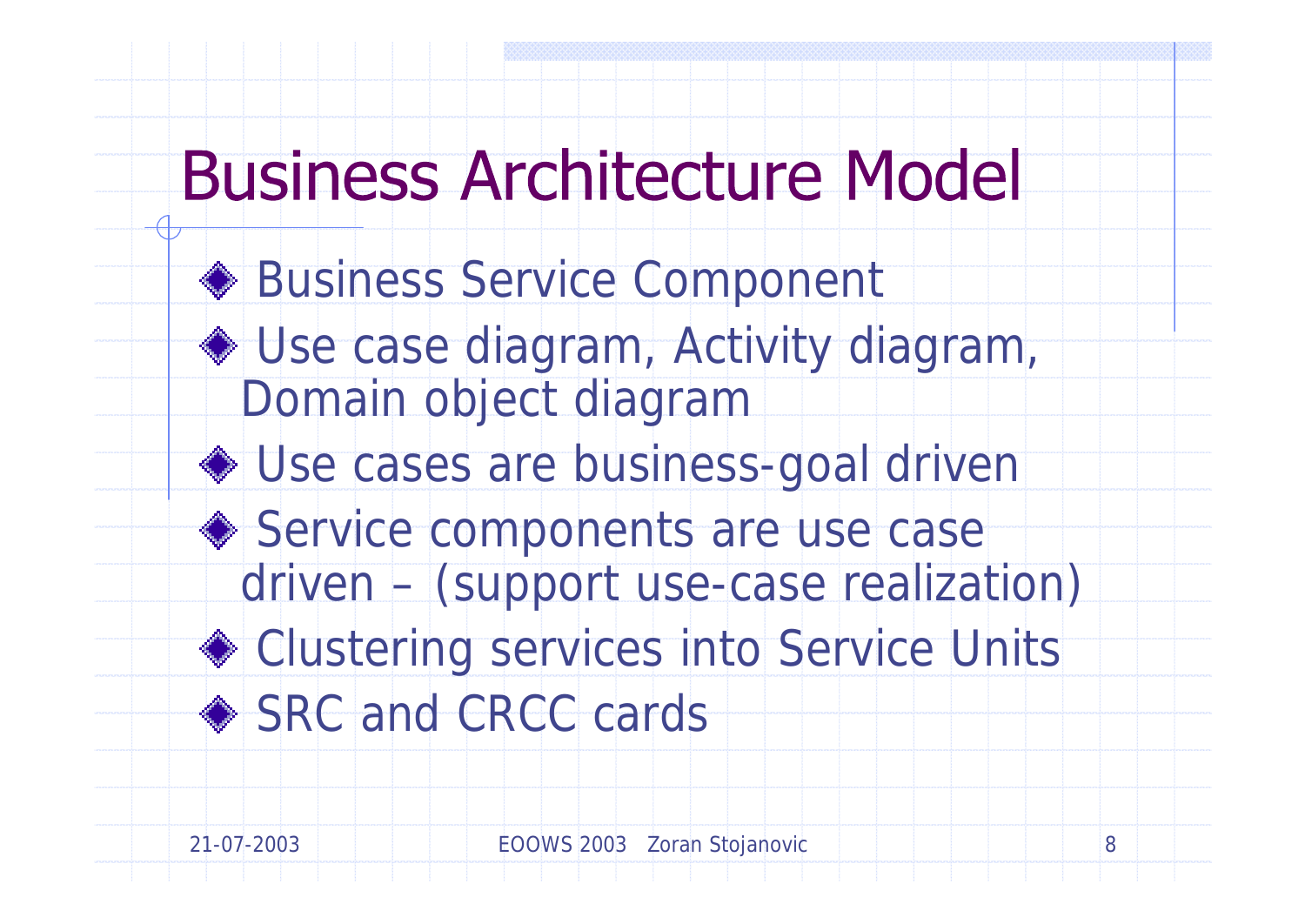## **Application Architecture Model**

- ◆ Different types of Application Service **Components**
- ◆ Interface Component, Logic Component, Entity Component, Data Access Component
- ◆ Coordination Manager
- **◆ Event Manager**
- ◆ Business Rule Manager
- Towards Implementation Model